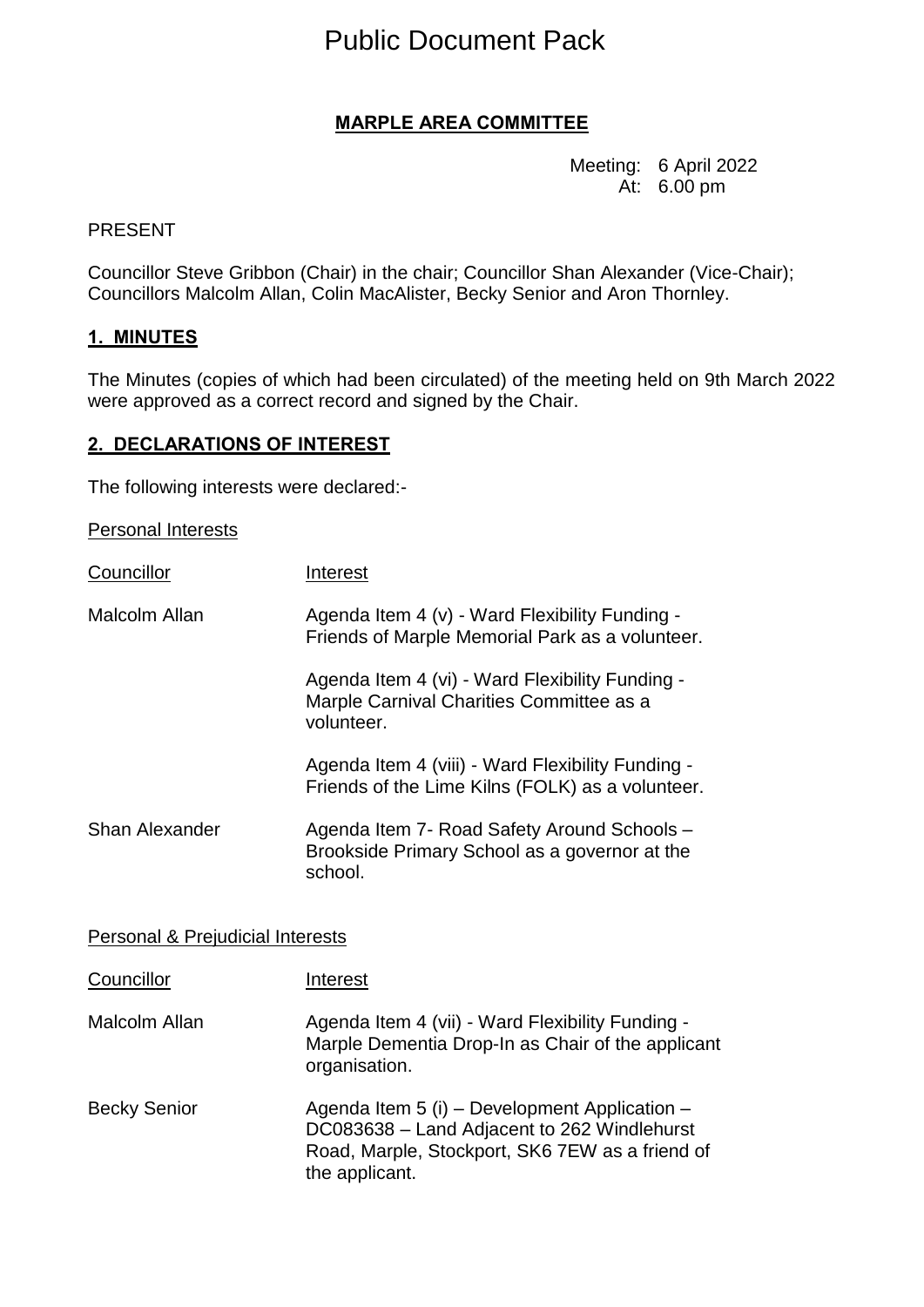Aron Thornley **Agenda Item 4 (ix) - Ward Flexibility Funding -**Marple Mutual Aid as he was involved in making the application as a volunteer for the organisation.

# **3. URGENT DECISIONS**

No urgent decisions were reported.

# **4. COMMUNITY ENGAGEMENT**

### (i) Chair's Announcements

The Chair on behalf of the Area Committee informed the Marple residents that:-

- Residents were welcomed back to attending the Area Committee in person at Marple Senior Citizens Hall.
- 20 April A WI meeting would be taking place at Hawk Green Cricket Club.
- 16 April A litter pick would be taking place 10.00am on Middlewood Way.
- Roman Lakes tea dances were available again on the last Saturday of every month.
- 18 June Marple Carnival would be taking place.
- Events to celebrate the Platinum Jubilee would be taking place at Compstall Cricket Club and in Marple Town Centre, with many other local clubs and groups also planning to hold their own events.
- A 'Friday Morning Madness' event would be held at Mellor Golf Club, starting at £5 per golfer.
- 30 May Marple Lime Kilns would be holding an open dig.
- Mellor March was intended to take place on the first weekend in May.
- Stockport Climate Action Now (CAN) funding was available up to £500 per application for projects that will have a progressive climate impact in the local area. CAN funding would also now be considered for larger applications above £500.

# (ii) Public Question Time

Members of the public were invited to put questions to the Chair of the Area Committee on any matters within the powers and duties of the Area Committee, subject to the exclusions set out in the Code of Practice.

Three public questions were submitted as follows:-

• Relating to Watermeetings cottage and an update on the Council's planned use of the land, with reference to ongoing issues of tree root damage, riverbank erosion and damage caused by large trees at the site.

In response, it was noted that a formal written response would be provided to the questioner and Committee Members. Members noted that the homeowner had not previously received a satisfactory response from the Council, and that a greater sense of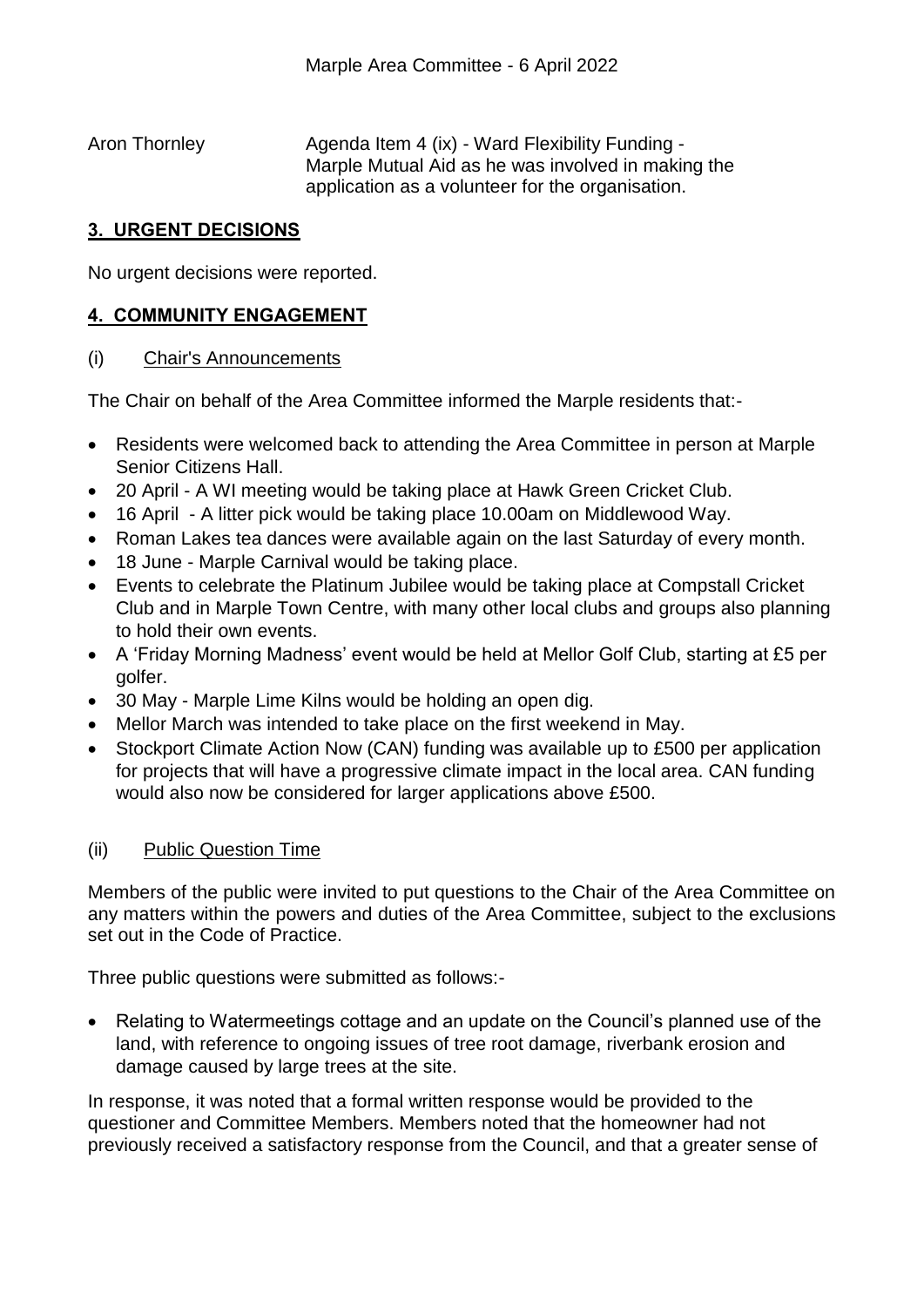urgency must be passed on to the Estates Team with regard to seeking a solution to the problems at the site.

• Relating to the restoration of the iron bridge in Brabyns Park and an unresolved conflict between reported restoration issues in 2014 and 2021. The questioner asked that Members facilitate a meeting between themselves, the workers on site and the Council Conservation Officer so that a resolution could be sought prior to any work being done.

In response, it was noted that a formal written response would be provided to the questioner and Committee Members. Members supported a meeting of the Conservation Officer with workers on site as the new report did not provide specific information in regard to the load-bearing aspect of the bridge's restoration as it had been initially defined following restoration work in 2008.

• Relating to ongoing Council work in Marple, such as the proposed new leisure centre and new traffic proposals, and how these issues would be brought together in line with the One Stockport Plan to solve issue in Marple in a cohesive manner.

In response, the following comments were made/issues raised:-

- Local issues did need to be looked at in conjunction with each other and, whilst it would not always be fully possible, consensus did need to be sought between as many Marple residents as possible before major changes were made.
- Marple benefited from the highest number of local community groups in any Stockport ward, and their expertise needed to be drawn on when deciding on the future of Marple so that solutions could come together in a coherent way.
- Members noted that emphasis needed to be placed on balancing heritage with the necessity of expanding provisions for residents as Marple grows in the future.
- It was noted that costs were always a significant consideration in the implementation of schemes in Marple, but that Members would continue to listen to residents and feed their ideas into any work that was done.
- Improvements to district centres in places like Altrincham and Chorlton were highlighted as examples of how Marple district centre could be improved.
- (iii) Petitions

No petitions were submitted.

(iv) Open Forum

In accordance with the Code of Practice, no organisation had indicated that they wished to address the Area Committee as part of the Open Forum arrangements.

(v) Ward Flexibility Funding - Friends of Marple Memorial Park

A representative of the Strategic Head of Service (Legal & Democratic Governance and Monitoring Officer) submitted an application received on behalf of Friends of Marple Memorial Park towards the cost of purchasing a new gazebo to help continue to raise funds at local events for the benefit of everyone who uses the Memorial Park.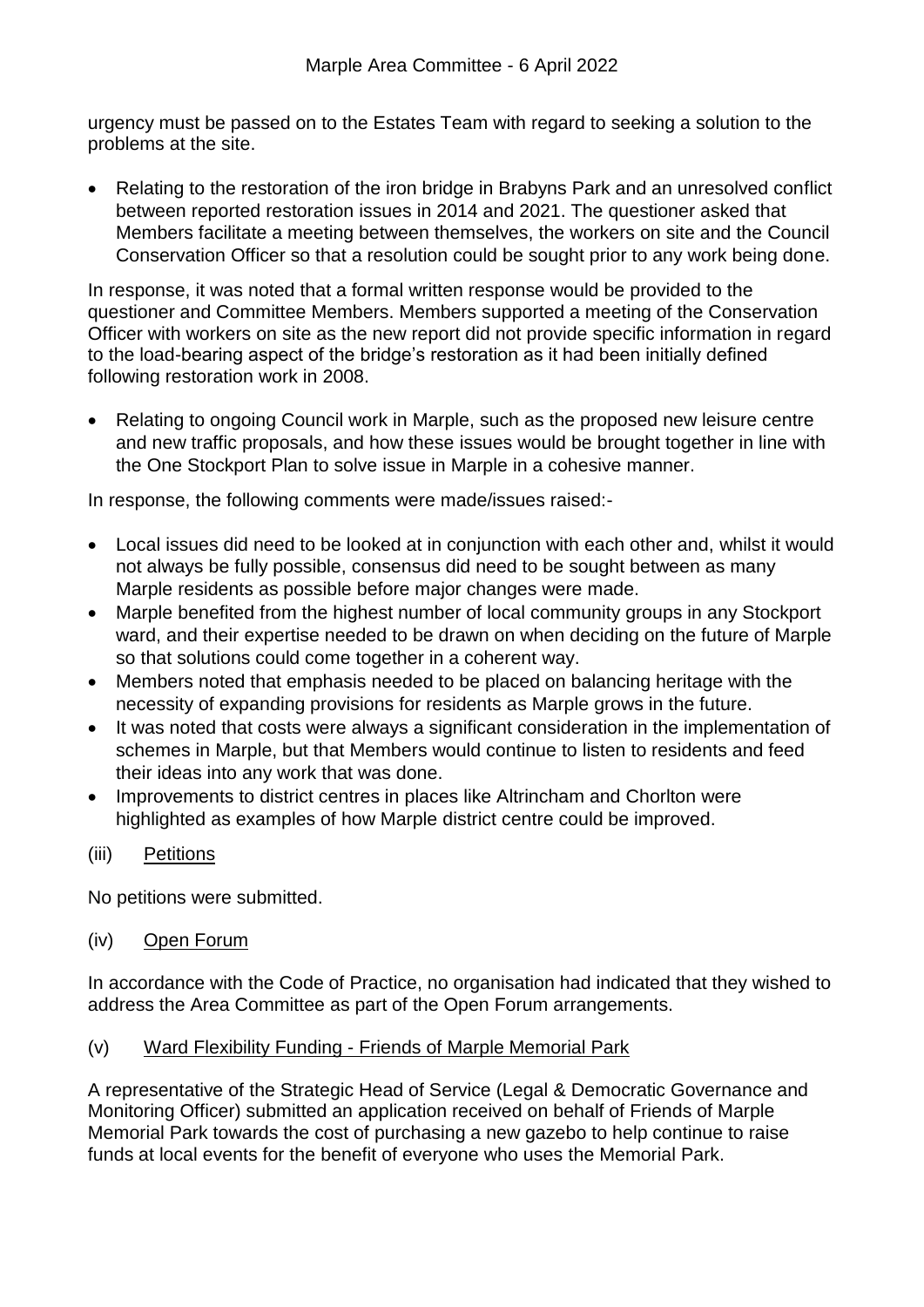RESOLVED – That approval be given to an application received from Friends of Marple Memorial Park for a grant of £199 from the Ward Flexibility Budget (Marple North ward allocation only) towards the cost of purchasing a new gazebo to help continue to raise funds at local events for the benefit of everyone who uses the Memorial Park.

# (vi) Ward Flexibility Funding - Marple Carnival Charities Committee

A representative of the Strategic Head of Service (Legal & Democratic Governance and Monitoring Officer) submitted an application received on behalf of Marple Carnival Charities Committee towards the cost of organising an annual carnival parade, charity and commercial stalls in Marple Carnival Charities Committee on 18 June 2022. Daytime family entertainment and family activities, family funfair aimed at younger children and to donate any surplus funds after costs to local charities.

RESOLVED – That approval be given to an application received from Marple Carnival Charities Committee for a grant of £500 from the Ward Flexibility Budget (Marple North ward allocation only) towards the cost of organising an annual carnival parade, charity and commercial stalls in Marple Memorial Park on 18 June 2022.

### (vii) Ward Flexibility Funding - Marple Dementia Drop-In

A representative of the Strategic Head of Service (Legal & Democratic Governance and Monitoring Officer) submitted an application received on behalf of Marple Dementia Drop-In towards the cost of paying a professional singing teacher to run 6 singing sessions at the Drop-In.

RESOLVED – That approval be given to an application received from Marple Dementia Drop-In for a grant of £180 from the Ward Flexibility Budget (Marple North ward allocation only) towards the cost of paying a professional singing teacher to run 6 singing sessions at the Drop-In.

# (viii) Ward Flexibility Funding - Friends of the Lime Kilns (FOLK)

A representative of the Strategic Head of Service (Legal & Democratic Governance and Monitoring Officer) submitted an application received on behalf of Friends of the Lime Kilns (FOLK) towards the cost of purchasing equipment to be used during the open days and significantly help in displaying artefacts collected, photographic evidence, historical records and explanations of the processes carried out during the operation of the kilns.

RESOLVED – That approval be given to an application received from Friends of the Lime Kilns (FOLK) for a grant of £479 from the Ward Flexibility Budget (Marple South ward allocation only) towards the cost of purchasing equipment to be used during the open days and significantly help in displaying artefacts collected, photographic evidence, historical records and explanations of the processes carried out during the operation of the kilns.

### (ix) Ward Flexibility Funding - Marple Mutual Aid

A representative of the Strategic Head of Service (Legal & Democratic Governance and Monitoring Officer) submitted an application received on behalf of Marple Mutual Aid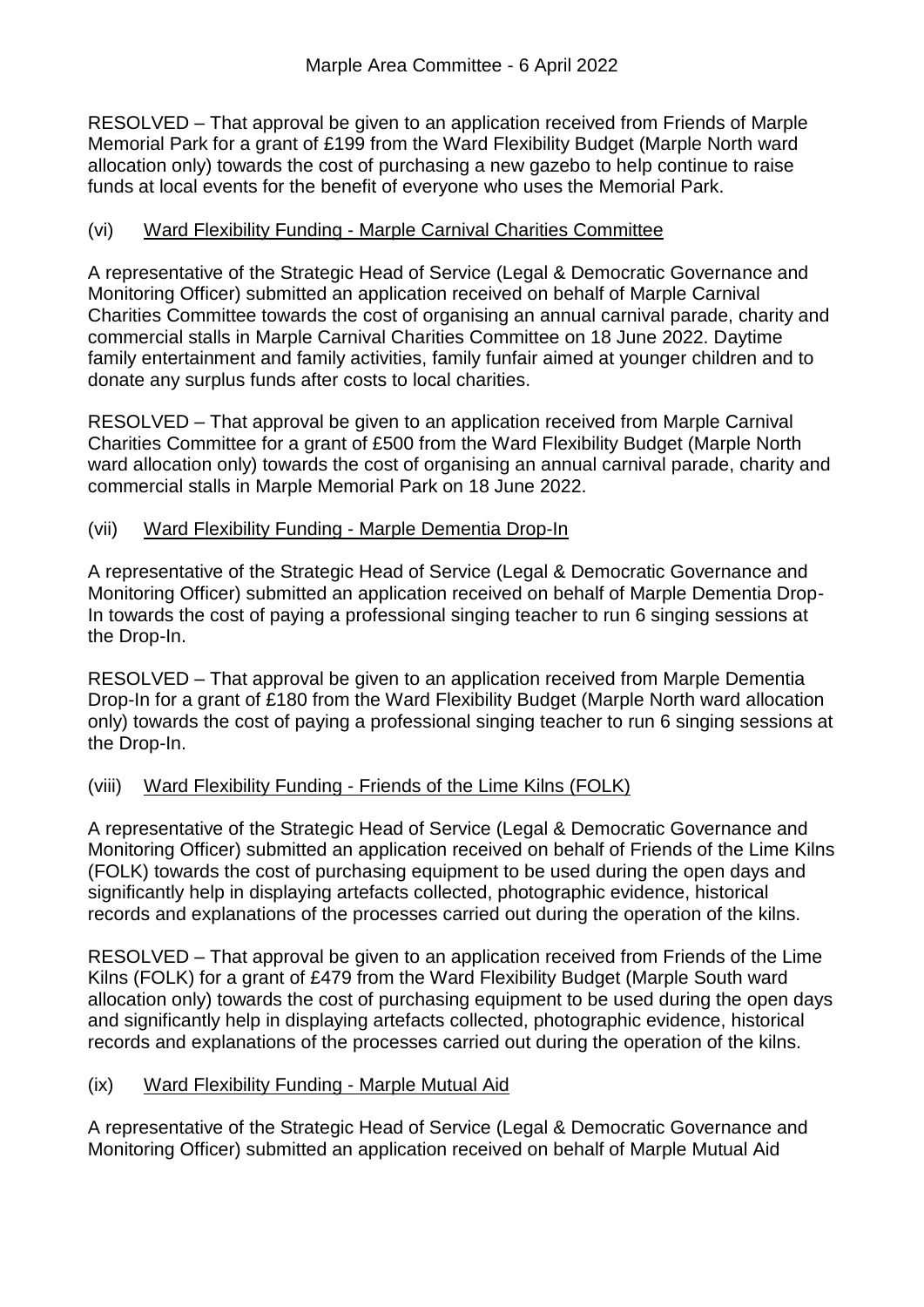towards the cost of hosting a Platinum Jubilee Street Party on 3<sup>rd</sup> June 2022 on Market Street and Derby Way.

RESOLVED – That approval be given to an application received from Marple Mutual Aid for a grant of £400 from the Ward Flexibility Budget (£200 each from Marple North and Marple South ward allocations) towards the cost of hosting a Platinum Jubilee Street Party on 3rd June 2022 on Market Street and Derby Way.

#### **5. DEVELOPMENT APPLICATIONS**

A development application was submitted.

(NOTE: Full details of the decisions including conditions and reasons for granting or refusing planning permission and imposing conditions are given in the schedule of plans. The Corporate Director for Place Management & Regeneration is authorised to determine conditions and reasons and they are not therefore referred to in committee minutes unless the committee makes a specific decision on a condition or reason. In order to reduce printing costs and preserve natural resources, the schedule of plans is not reproduced within these minutes. A copy of the schedule of plans is available on the council's website at www.stockport.gov.uk/planningdecisions . Copies of the schedule of plans, or any part thereof, may be obtained from the Place Directorate upon payment of the Council's reasonable charges).

A representative of the Strategic Head of Service & Monitoring Officer (Legal & Democratic Governance) outlined the procedure for public speaking on planning applications.

### (i) DC083641: Cattle Shed, Hollywood Road, Mellor, Stockport, SK6 5LT

In respect of plan no. DC083641 for the demolition of existing building and erection of 1 no. dwellinghouse, in lieu of agricultural building with Prior Approval (Reference: DC078330) for residential conversion at Cattle Shed, Hollywood Road, it was

RESOLVED – That the Planning and Highways Regulation Committee be recommend to grant planning permission.

### **6. APPEAL DECISIONS, CURRENT PLANNING APPEALS AND ENFORCEMENTS**

A representative of the Corporate Director (Place) & Deputy Chief Executive submitted a report of the Strategic Head of Service (Legal & Democratic Governance and Monitoring Officer) (copies of which had been circulated) listing any outstanding or recently determined planning appeals and enforcements within the area represented by the Marple Area Committee.

RESOLVED – That the report be noted.

# **7. ROAD SAFETY AROUND SCHOOLS - BROOKSIDE PRIMARY SCHOOL**

A representative of the Strategic Head of Service (Legal & Democratic Governance and Monitoring Officer) submitted a report of the Director of Place Management (copies of which had been circulated) detailing the findings of a consultation exercise for the Road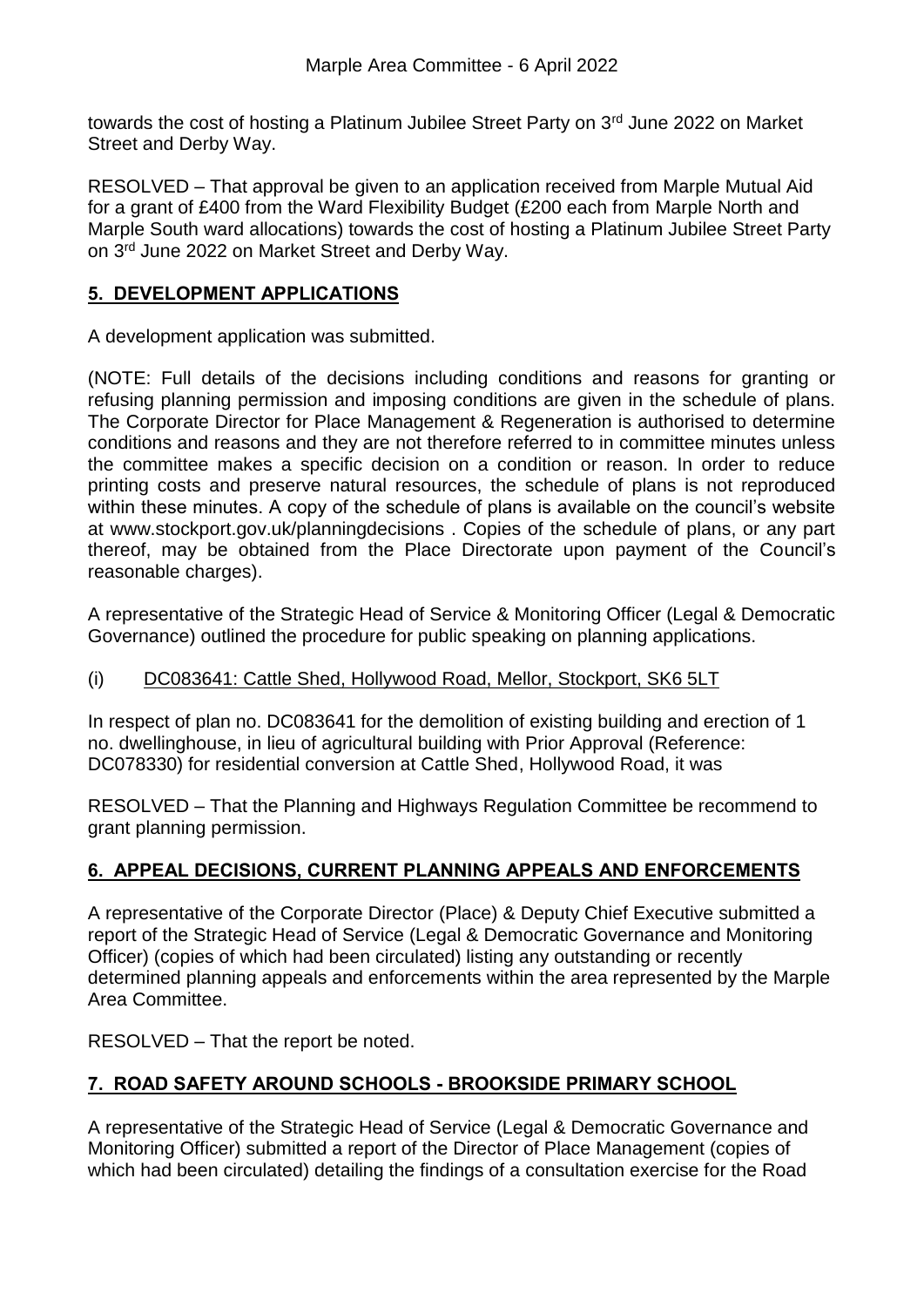Safety around Schools scheme around Brookside Primary School, and seeking approval for the introduction of Traffic Regulation Orders (TROs) and associated signage; implementation of dropped kerbs with tactile paving; and new school warning signs.

Members welcomed the work that had been done on this report, and emphasised the need for residents to respect the safety of the school children when parking in the area. It was noted that the school had a positive culture of encouraging people to walk or cycle to school.

RESOLVED – That approval be given to the legal advertising of the Traffic Regulation Orders set out in Appendix A to the report and the associated signage; implementation of dropped kerbs with tactile paving; and new school warning sign and, subject to no objections being received within 21 days from the advertisement date, the subsequent making of the orders to be funded from the Road Safety around Schools programme budget allocation.

### **8. SEVEN STILES ALLOTMENTS- ASSET OF COMMUNITY VALUE NOMINATION**

A representative of the Strategic Head of Service (Legal & Democratic Governance and Monitoring Officer) submitted a report of the Corporate Director (Place) & Deputy Chief Executive (copies of which had been circulated) providing members with information about a nomination received in response to the Community Right to Bid, and asking members to determine the nomination whether Seven Stiles Allotments should be added to the list of Assets of Community Value, subject to the criteria set out in S 88 of the Localism Act 2011.

It was noted that allotments were owned by the Council and that legislation was already in place to protect their continued usage in future, however Members were supportive of the nomination due to sites' worth as a valuable asset for people's wellbeing and financial situations.

RESOLVED – That approval be given to Seven Stiles Allotments Oakdene Road, Marple, Stockport, being added to the list of Assets of Community Value subject to the criteria set out in S88 of the Localism Act 2011.

# **9. ROSE HILL ALLOTMENTS- ASSET OF COMMUNITY VALUE NOMINATION**

A representative of the Strategic Head of Service (Legal & Democratic Governance and Monitoring Officer) submitted a report of the Corporate Director (Place) & Deputy Chief Executive (copies of which had been circulated) providing members with information about a nomination received in response to the Community Right to Bid, and asking members to determine the nomination whether Rose Hill Allotments should be added to the list of Assets of Community Value, subject to the criteria set out in S 88 of the Localism Act 2011.

RESOLVED – That approval be given to Rose Hill Allotments, Railway Road, Rose Hill, Marple, Stockport, being added to the list of Assets of Community Value subject to the criteria set out in S88 of the Localism Act 2011.